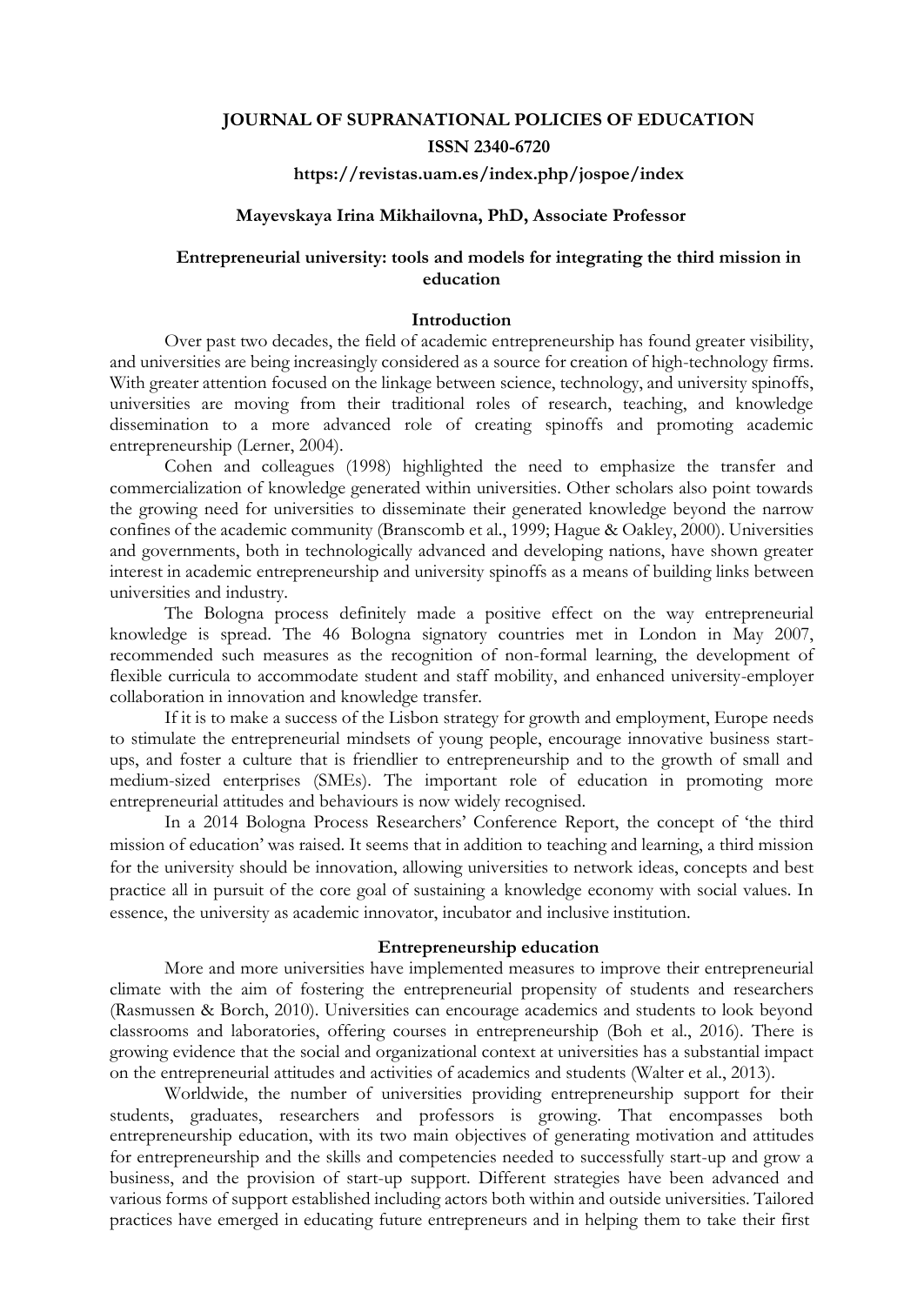steps in forming and growing a business. Universities have established dedicated start-up support services, often also as single units that centralise and steer a multitude of activities, to offer wouldbe entrepreneurs and those already in the start-up process consultation and access to networks and premises. Rewarding those who are designing and implementing innovative and high quality pedagogical material and teaching, and those who are sharing and promoting the dissemination of ideas and good practices is of crucial importance for promoting continuation of activities and encouraging professors, researchers and university administration to join.

At higher education level, the primary purpose of entrepreneurship education should be to develop entrepreneurial capacities and mindsets. In this context, entrepreneurship education programmes can have different objectives, such as: a) developing entrepreneurial drive among students (raising awareness and motivation); b) training students in the skills they need to set up a business and manage its growth; c) developing the entrepreneurial ability to identify and exploit opportunities. Graduates' start-up is one of a range of possible outcomes.

Entrepreneurship education in universities has come a long way since the first entrepreneurship course was held by Professor Myles Mace at Harvard. The purpose of university entrepreneurship education is two-fold. Contributing to the creation and development of entrepreneurial attitudes and motivations to start-up a firm is as important as developing the skills needed to successfully run and grow a business venture. Increasing demand for higher education, the above mentioned globalisation of "tasks", changing knowledge structures and transmission channels, evolving dynamics between industry, government and the education sector, as well as societal demands gave rise to entrepreneurship education in universities. An international study<sup>1</sup>, comparing tertiary education students" attitudes to entrepreneurship in 19 different countries across the globe, showed that 43% of students intend to pursue some form of independent employment five years after graduating (GUESSS, 2009).

It is important that entrepreneurship education is taken serious by both students and teachers (which does not mean it cannot be fun), but it should also help to fulfil the academic requirements for both sides. It is important to build and expand linkages between research and teaching, for example by getting doctoral students to work on an entrepreneurship education related research topic. Inviting international visiting entrepreneurship professors on a regular basis strengthen the research base, the teaching students, and training "trainers" efforts.

Ideally, all students have access to a wide range of entrepreneurial learning opportunities inside and outside their courses of study. Increasing take-up rates will require both expanding and tailoring the offer in entrepreneurship education. The goal is to develop entrepreneurial graduates who are self- confident, capable, experienced and motivated to think and act entrepreneurially. With suites of courses, the offer in entrepreneurship education can be expanded and tailored to different student interests and needs.

Entrepreneurship education should be organised in a dynamic way, taking into account research and real-business needs. To ensure this, regular performance assessment exercises are useful, including regular feedback sessions with people from the business community, alumni entrepreneurs and students and to track and survey alumni with entrepreneurial careers.

#### **Spin-off theories**

Assisting the establishment of new firms is a key objective of university entrepreneurship support, but not its only one. Creating entrepreneurial mindsets that drive innovation in existing firms is of equal importance, yet success is much more difficult to measure. The economic recession has triggered cuts in government funding and resource allocation for universities and put entrepreneurship education under increased performance pressure. Demonstrating the achievements of entrepreneurship education towards external funders remains a key challenge, as evaluation efforts are still considered to be relatively weak or underdeveloped (Wilson, 2008). The co-existence of tangible outputs, such as, for example, the number of spin-offs and start-ups assisted, and intangible outcomes – creating entrepreneurial mindsets – remains a key challenge.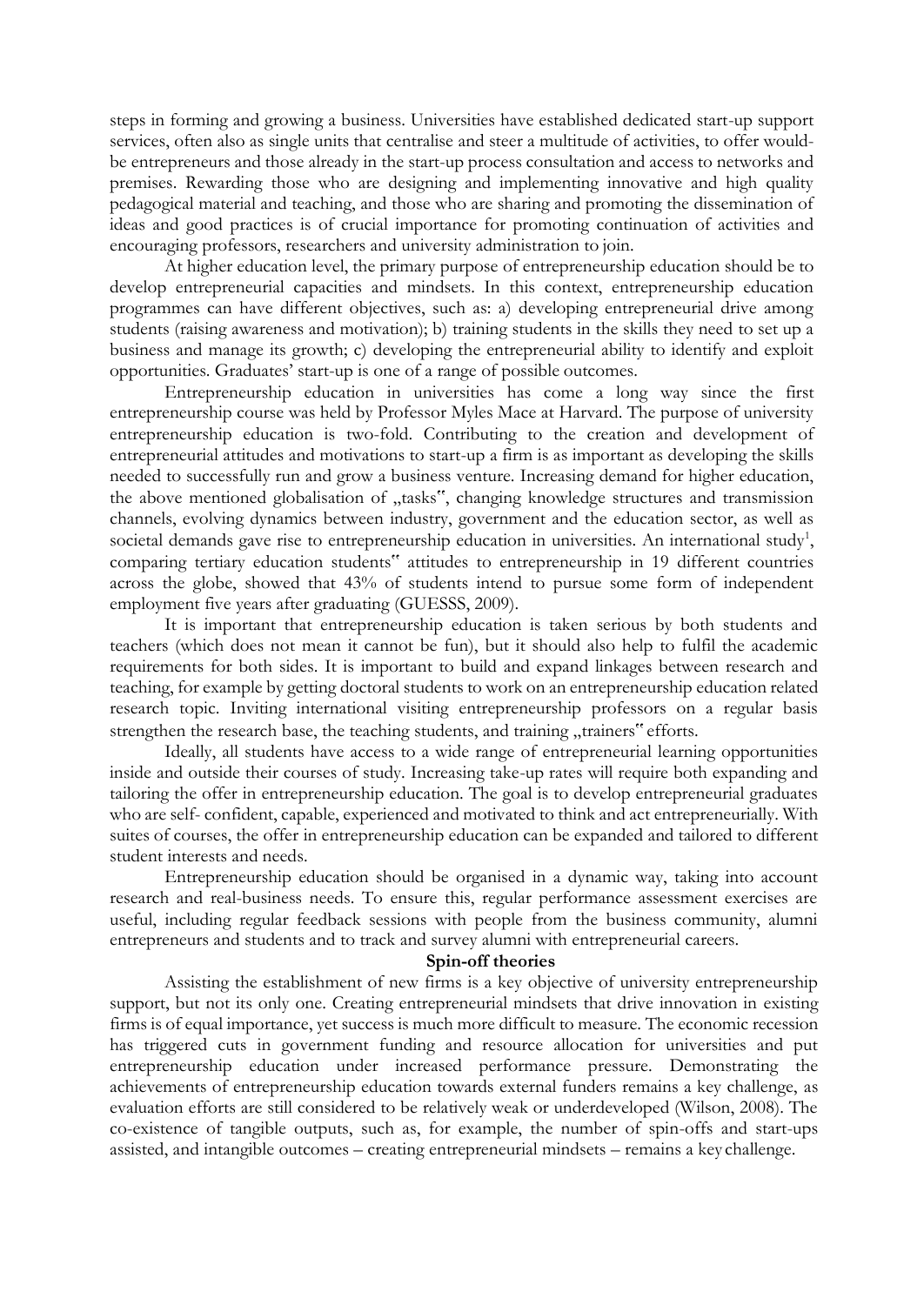The qualities of the entrepreneurs are essential in explaining spin-off creation and success (Clarysse et al. 2011a). Moreover, the university context plays an important role, both in relation to the individuals starting university spin-offs and their ventures. Some university characteristics associated with spin-off firm formation are well established in the literature, such as intellectual eminence (Di Gregorio and Shane 2003), faculty quality (Powers and McDougall 2005), or scientific productivity (Van Looy et al. 2011). It is increasingly recognized that entrepreneurs and their ventures are imprinted by their founding environment (Beckman and Burton 2008; Bercovitz and Feldman 2008). Hence, it is clear that both the extent of venture creation and the type of ventures created are influenced by university-level factors.

Understanding how universities can promote the establishment and growth of spin-offs requires detailed knowledge about how these firms develop and the type of conditions and support that facilitate their success. Absent this knowledge risks a mismatch between the supply of support provided and the demand for support from the spin-off firm. We adopt an entrepreneurial competency perspective that is developed to understand how university spin-offs emerge (Rasmussen et al. 2011).

Support systems for academic entrepreneurship and spin-offs in general include both university internal and external actors. The aim should be to develop a shared and wellcommunicated vision and to implement a joint strategy to promote academic entrepreneurship. A concerted approach is needed to take stock of the range of activities, the people behind it and the resources devoted, to identify areas of overlap as well as potentials for synergies and untapped resources. Decisions about resource allocation should be driven by strategic choices that the university makes regarding the areas of technology and the various modes of transfer – licensing, sponsored research, start-ups, and other mechanisms of technology transfer that are focused more directly on stimulating economic and regional development, such as incubators and science parks. Licensing and sponsored research can generate a stream of revenue, whereas investment in spinoffs and start-ups could yield returns in the long run.

University spinoffs have remarkably strengthened the linkage between universities and industry. The number of technology patents and spinoffs coming out of university research has a significant impact on regional economic and social development. To further highlight the importance of university spinoffs, the aim of this article is to review available literature on university spinoffs and present a comprehensive overview of what university spinoffs are, why they are important, what makes them significant, and how they are or can be created. In addition to reviewing existing models of university spinoff creation, we also propose a new, multi-stage, holistic model.

What is a University Spinoff? According to Pirnay and colleagues (2003), "spinoff" is a fuzzy and general concept that covers a wide variety of phenomenon among which a university spinoff represents only one specific type. This assertion may also lead to a confused understanding of spinoffs, which may impede definitional understanding of the concept. There have been several attempts in the academic literature to define university spinoffs, and although they are not all consistent, common threads may be identified. They represent different perspectives that many not be compatible. Table 1 presents four definitions of university spinoffs, from which we can distil the following salient characteristics of a university spinoff:

1. the parent organization from which the innovation emerges has to be a university or academic institution;

2. the output that is a university spinoff has to be a separate legal entity and not an extension or controlled body of the university;

3. the new entity hasto exploit knowledge produced from academic activities or academic pursuits;

4. the spinoff should be aimed at profit generation and commercialization of technology.

University spinoffs contribute to the economic development of the locality to which they belong. Firstly, they create business opportunities by translating research results into workable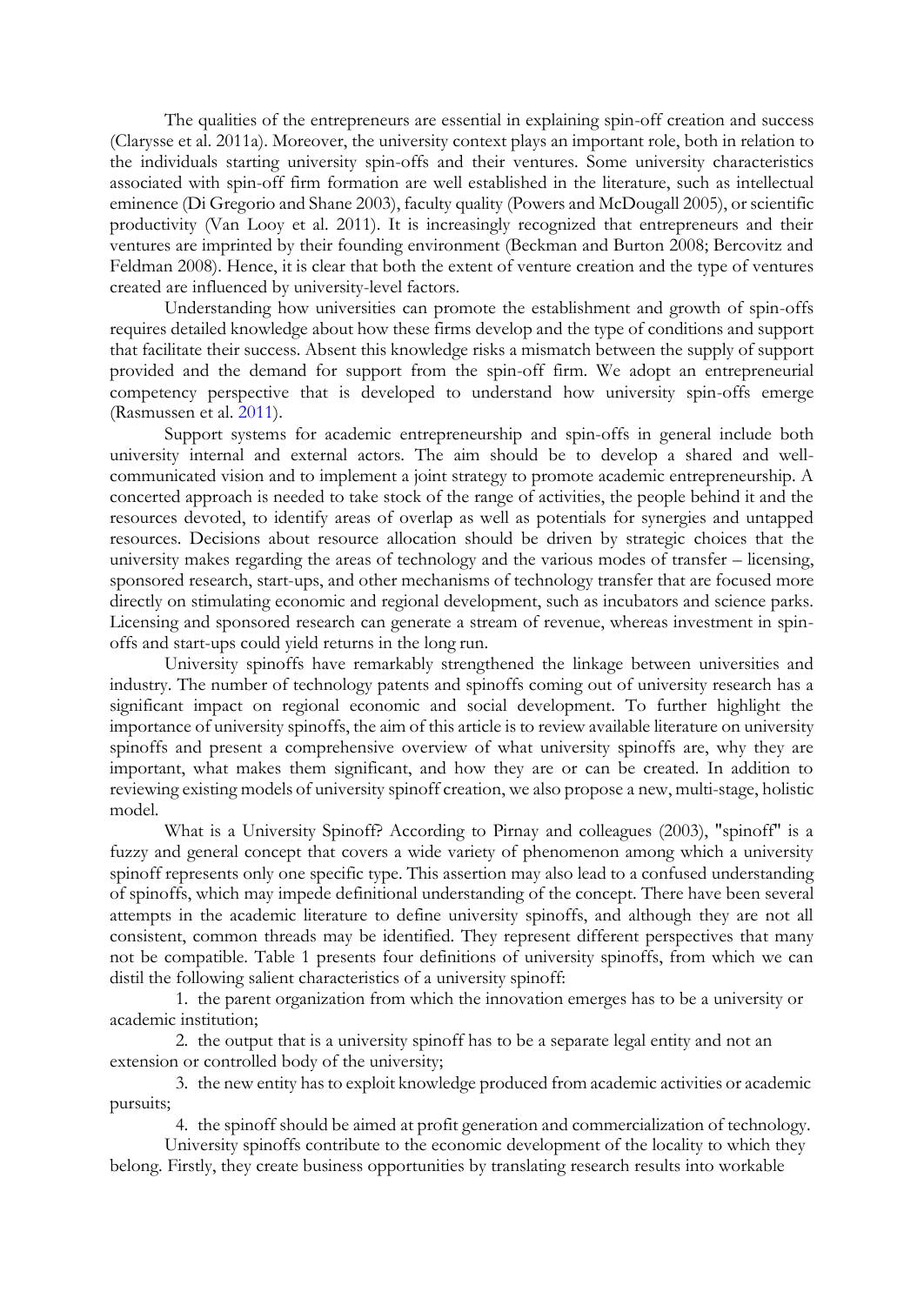technologies leading to market solutions. Secondly, they typically conduct most of their basic activities locally (e.g., hiring, sourcing supplies, production) and thus have significant multiplier effects on local economic activity. Spinoffs frequently serve as catalysts for the formation of geographic clusters of new firms in particular technologies (Lowe, 2002).

University spinoffs make use of university technologies that might otherwise would go undeveloped. Researchers have identified two ways that spinoffs enhance the development of technology:

1. Spinoffs provide a mechanism for firms to commercialize inventions that have very high uncertainty, which reduces interest from other larger establishments (Etzkowitz, 2003)

2. Spinoffs provide a way to ensure inventor involvement in the subsequent development of university technologies, which is crucial when technologies are based on tacit knowledge (Shane, 2004).

University spinoffs also provide effective mechanisms for involving the inventor of the technology in the process of commercialization, which is a necessary condition for the development of products or services from university technology (Hindle & Yencken, 2004; Jensen & Thursby, 1998). University spinoffs achieve inventor involvement because many scientists perceive that spinoffs are better places to work than established firms, where the projects may be less interesting or challenging (Kenney, 1986). As a result, inventors are more inclined to work with new companies seeking to commercialize their university inventions than they are to work with established companies seeking to commercialize their own inventions.

Startups firms focus more on technology development as opposed to other aspects of business, and university researchers tend to be more interested in technology development than in other aspects of business. Also, equity is a more effective tool to ensure inventor involvement in spinoffs than other forms of compensation (Geuna & Nesta, 2006). Spinoffs can provide inventors with equity holdings more easily than established firms because the distribution of equity at the time of firm founding does not involve the transfer of equity from someone who has it to another individual, as is the case when equity is distributed after founding.

Attracting and retaining productive science and engineering faculty can be a substantial challenge otherwise, and the potential for university spinoffs can help on both counts. By allowing faculty to supplement their salaries with equity in their own companies, universities provide a financial mechanism to retain and recruit faculty, particularly in the biomedical areas, where this approach is similar to the use of practice plans common with clinical faculty in medical schools (Jones & Gold, 2001). In the discipline of biological sciences, researchers have observed that allowing faculty to found spinoffs reduces the number of faculty leaving the university to take higher paying industry jobs (Powell & Owen-Smith, 1998).

## **UNISON project: spin-off models and best practices**

In 2016 UNISON project started in the framework of ERASMUS+ programme targeted to promoting Bologna process implementation through enhancing university-enterprise cooperating via spin-off companies best practices. UNISON delved into the mechanisms involved in the transfer and commercialization of technology and technology, thus helping to overcome the traditional difficulties that the institutions of higher education have in trying to develop projects in collaboration or in a business key. In this sense, the experience of non-development of technologybased companies (university spin-offs) offers the possibility of lifting or working together with a new phase based on the exchange of experiences not of entrepreneurship. Also, the project activities seek to promote the transmission and application of business experiences in education, training and youth work. During three years, the project consortium members made in-depth study of spin-off companies' models, analysis of best practices of different countries and universities. Here we present the research findings of the UNISON project.

The creation of the technology used by a university spinoff is a multi-stage process. Funding from the governments, industry, and foundations are used to support scholarly research in science and engineering. In a typical process, some of this research results in the creation of new technology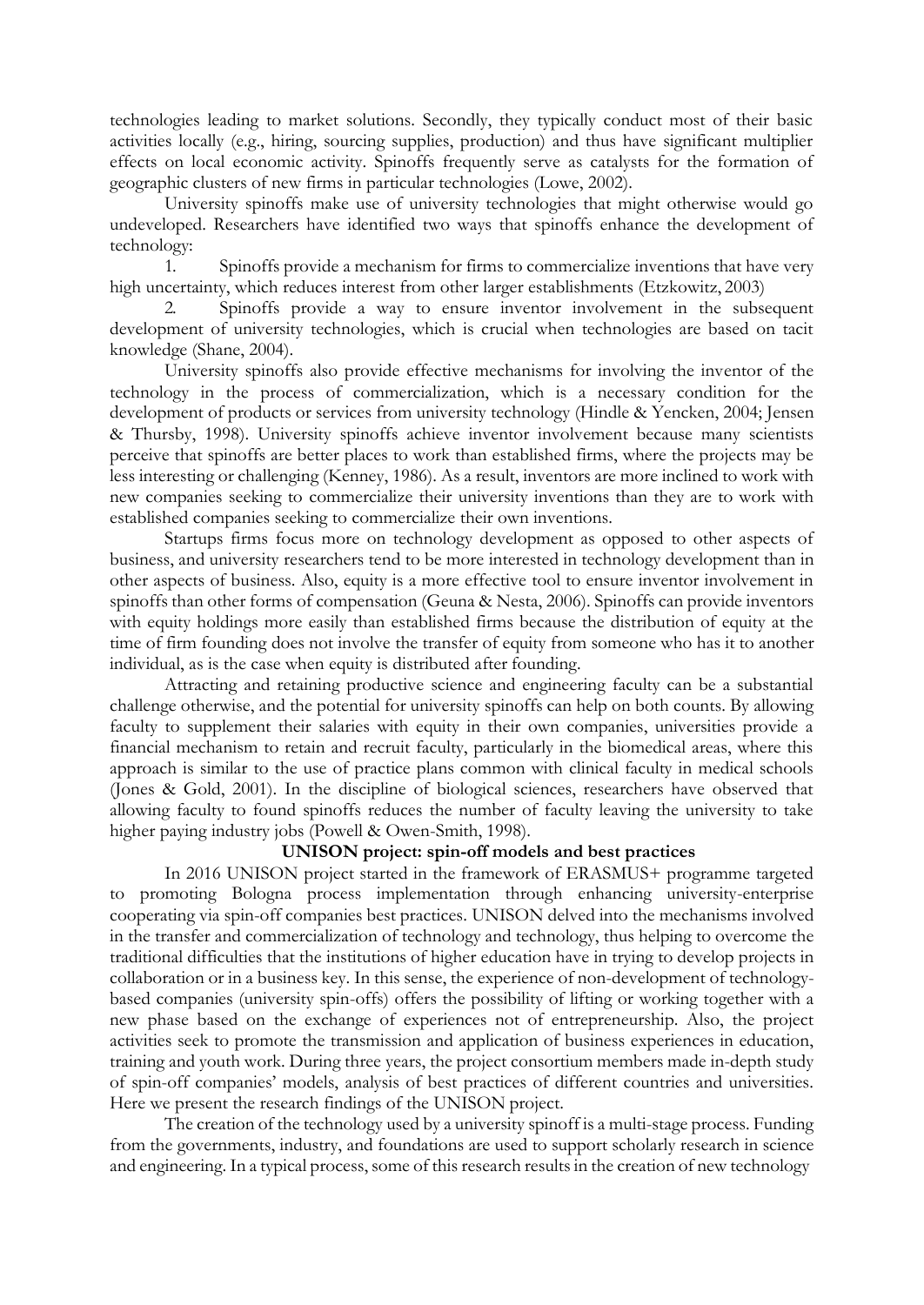that is then brought to the attention of the university. The university technology-licensing office may then decide whether or not to seek intellectual property protection for the invention, after which efforts may be made towards licensing the technology. Policies regarding the retention and protection of intellectual property will vary from university to university, but in most cases, established companies are the licensees of university inventions, and in some cases, newly formed companies are the licensees. Beginning with the initial research phase, the process of university technology development involves significant amounts of hard work, with only some efforts leading to outcomes that mark progression to the next stage.

The project team and Instituto Politecnico de Coimbra in particular analysed the existing spin-off models which are the folloing:

1. LINEAR MODELS

1.1 Ndonzuan, et al. (2002) Model



Figure 1. The global process of valorisation by spin-offs

Source: Ndonzuau, F.N., Pirnay, F. and Surlemont, B. (2002). A stage model of academic spin- off creation. *Technovation*, 22(5) 281–289. [https://doi.org/10.1016/S0166-4972\(01\)00019-0](https://doi.org/10.1016/S0166-4972(01)00019-0)

According to the Ndonzuan, et al. (2002) model, the academic spin-offs creation involves four successive stages, which are not wholly independent of each other, as follows:

Stage 1: to generate business ideas from research; Stage 2: to finalize new venture projects out of ideas; Stage 3: to launch spin-off firms from projects;

Stage 4: to strengthen the creation of economic value by spin-off firms.

1.2 Vohora et al. (2004) Model



Figure 2. The development of spin-off companies according to Vohora et al. (2004) Source: Sven H. De Cleyn and Johan Braet (2010). The evolution of spin-off ventures: an integrated model. *International Journal of Innovation and Technology Management*, 7(01), 53-70. <https://doi.org/10.1142/S0219877010001829>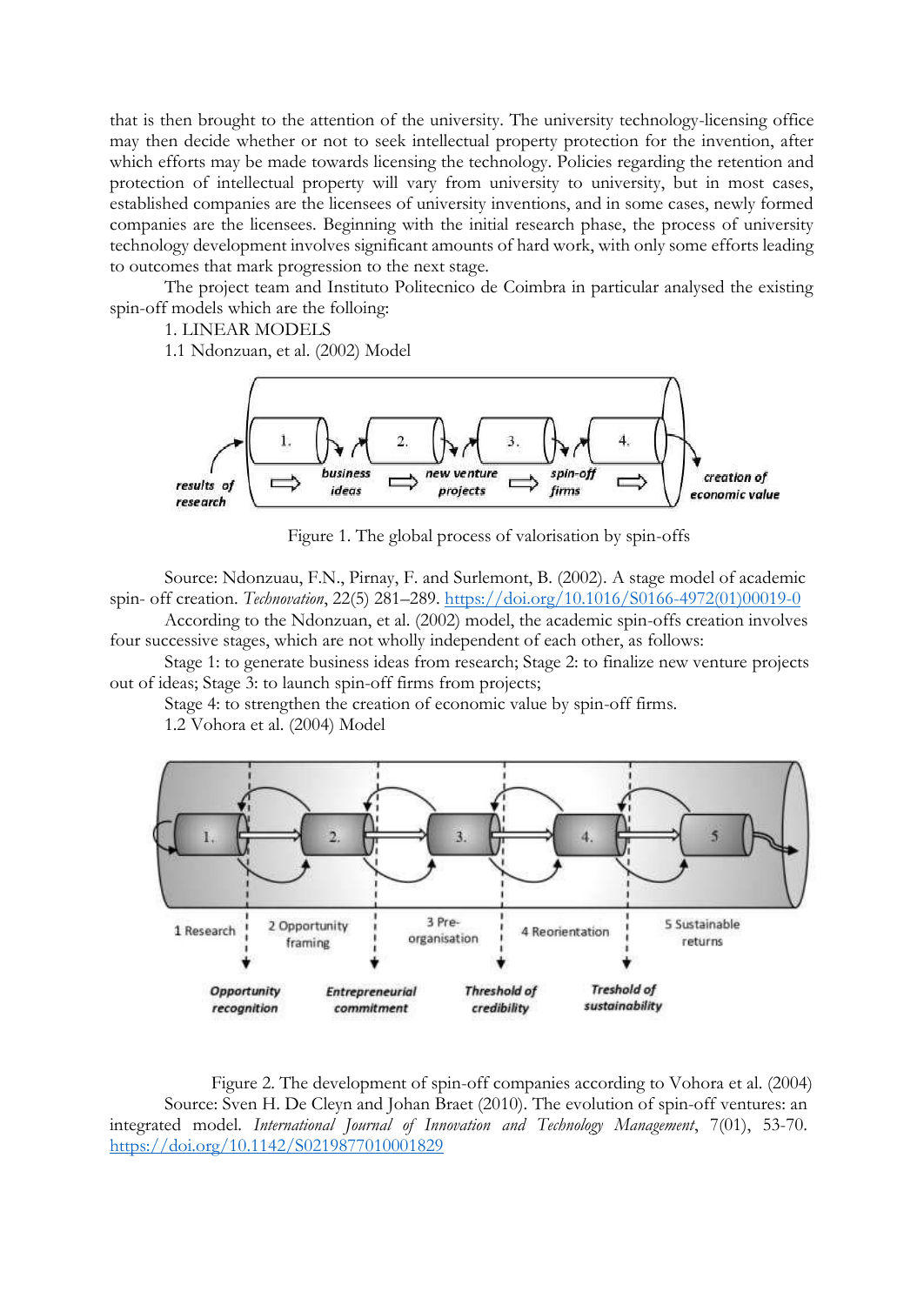This model has the same basic characteristics of linearity and selection mechanisms after each development phase as in the Ndonzuau et al. (2002) model. The most striking difference is the explicit representation of feedback mechanisms between each of the development phases, pointing the need for a reflexive loop to improve future developments along the chain.

## 1.1 Spin-off Stages Model

The spin-off stages model describes the evolution of new ventures, emphasizing the sequential nature of venture development. This model follows the flow of funding, resources and intellectual property through the following stages:



Figure 3. Spin-off stages model

Source: Roberts Edward B. and Malone Denis E. (1996). Policies and Structures for Spinning Off New Companies from Research and Development Organizations. *R&D Management*, 26(01), 17- 48. <https://doi.org/10.1111/j.1467-9310.1996.tb00927.x>

According to the authors, the main properties that contribute to progress through the model stages are entrepreneurial drive, technical capabilities, market orientation and a have product idea. Entrepreneurial drive and technical capabilities are regarded as essential. The additional paths created by the existence of products or market perspectives strongly contribute to the success of a new venture. These properties are important even at the founding stage.

2. PULL/PUSH MODELS

1.2 Technology push with independent principal groups



Figure 4. Technology push with independent principal groups (TECH=technology originator; TLO=technology licensing office; ENTR=entrepreneur; VC=venture capital fund)

Source: Roberts Edward B. and Malone Denis E. (1996). Policies and Structures for Spinning Off New Companies from Research and Development Organizations. *R&D Management*, 26(01), 17- 48. <https://doi.org/10.1111/j.1467-9310.1996.tb00927.x>

In this model, the role of each of the four principal groups is clearly separateand the process follows the sequence of the stages in a logical manner. The technology originator (TECH) has the role of providing technology to the technology licensing office (TLO), which, in turn, seeks and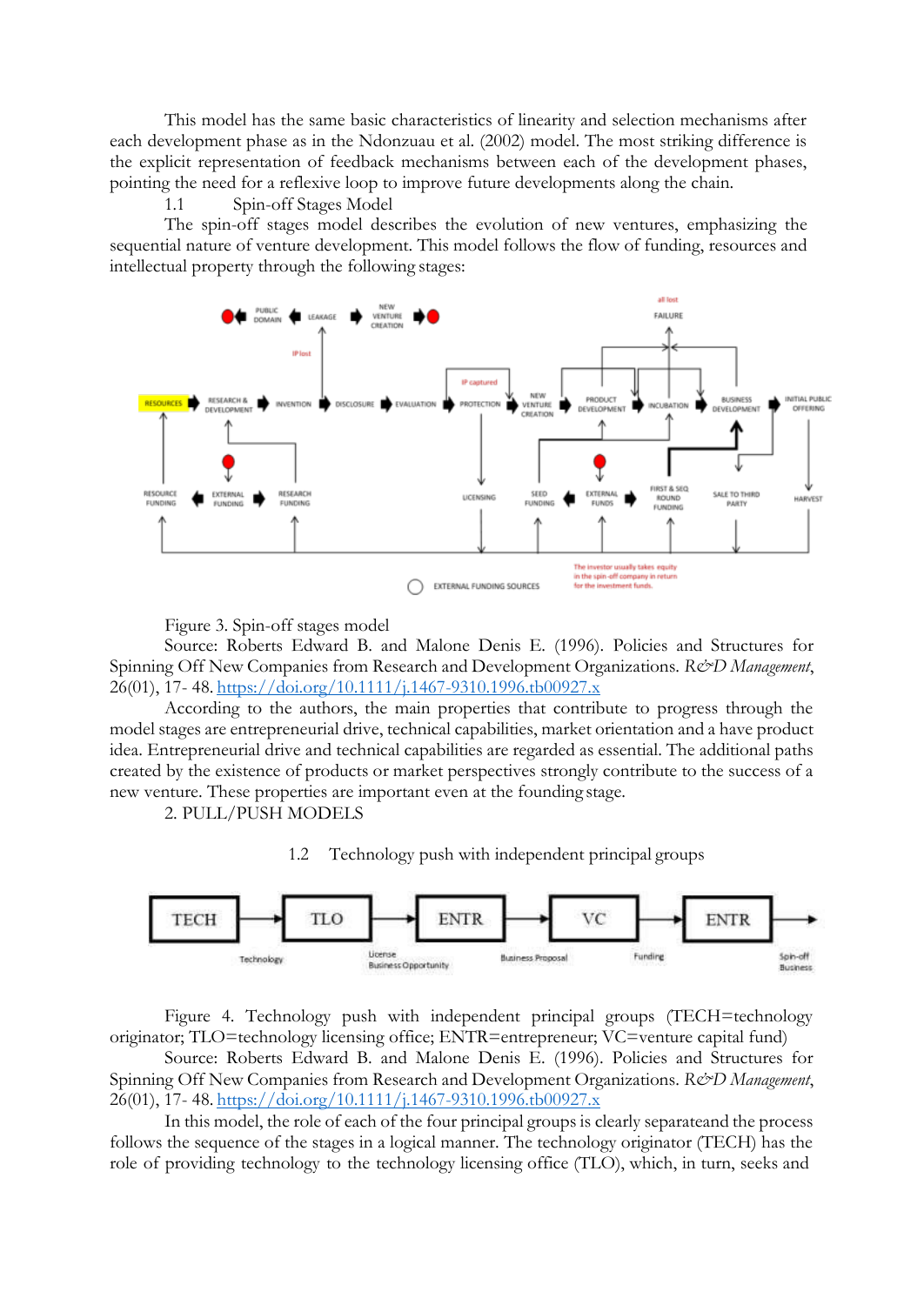finds an entrepreneur (ENTR), from within or more usually from outside of the organization. For this reason, the process is regarded as one of technology push. Business pull is exerted in this model when the R&D tasks of the technology originator are influenced by the external environment to carry out research in areas where there are potential business opportunities.

2.2 Technology push/business pull with an entrepreneurial technology originator



Figure 5. Technology push/business pull with an entrepreneurial technology originator (TECH=technology originator; TLO=technology licensing office; ENTR=entrepreneur; VC=venture capital fund)

Source: Roberts Edward B. and Malone Denis E. (1996). Policies and Structures for Spinning Off New Companies from Research and Development Organizations. *R&D Management*, 26(01), 17- 48. <https://doi.org/10.1111/j.1467-9310.1996.tb00927.x>

In this model, the technology originator (TECH) is the same person or group as the entrepreneur (ENTR), which increases the effectiveness of technology transfer. Furthermore, the technology is more likely to be attuned to use by a spin-off, since it was the objective of the technology originator when the research and development work was being carried out.

2.3 Technology push/business pull with an entrepreneurial technology originator and an internal venture capital fund



Figure 6. Technology push/business pull with an entrepreneurial technology originator and an internal venture capital fund (TECH=technology originator; TLO=technology licensing office; ENTR=entrepreneur; VC=venture capital fund)

Source: Roberts Edward B. and Malone Denis E. (1996). Policies and Structures for Spinning Off New Companies from Research and Development Organizations. *R&D Management*, 26(01), 17- 48. <https://doi.org/10.1111/j.1467-9310.1996.tb00927.x>

According to this model, the functions of the technology licensing office (TLO) and the venture capital fund (VC) are combined, i.e., the TLO has a venture capital fund at its disposal. This model is the suitable starting point in an environment in which spin-off ventures are not common and the R&D organization has the objective of generate spin-offs to: i) transfer technology; ii) provide investment opportunities and returns; and iii) over time create an environment where spin-offs are more common.

2.4 Business pull with internal venture capital funds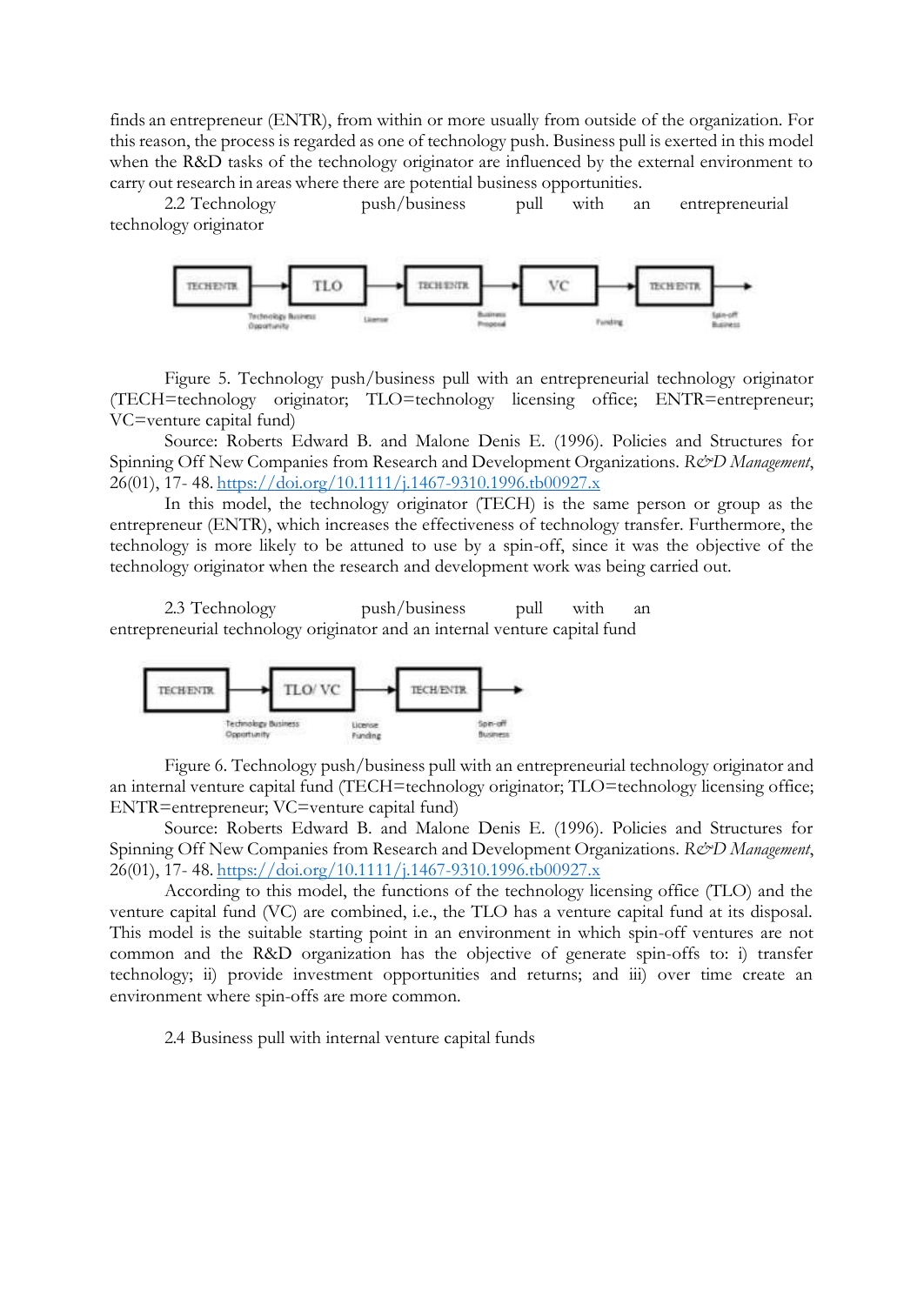

Figure 7. Business pull with internal venture capital funds (TECH=technology originator; TLO=technology licensing office; ENTR=entrepreneur; VC=venture capital fund)

Source: Roberts Edward B. and Malone Denis E. (1996). Policies and Structures for Spinning Off New Companies from Research and Development Organizations. *R&D Management*, 26(01), 17- 48. <https://doi.org/10.1111/j.1467-9310.1996.tb00927.x>

This model advocates that, in a context that is poor in venture capital and where spin-offs are uncommon, the R&D organization chooses to develop a venture capital fund to increase spinoff activity. Sometimes an outside venture capitalist fulfils the role of the organization's venture capital fund. The R&D organization has a strong need to use technology to generate new spin-off ventures. The successful use of this model depends on: 1) generating sufficient returns to the fund, thus ensuring that it is worthwhile for the R&D organization to continue with the fund, and 2) making visible progress towards the achievement of the objective of changing the external environment. Business pull with an entrepreneur/venture capital fund alliance



Figure 8. Business pull with an entrepreneur/venture capital fund alliance (TECH=technology originator; TLO=technology licensing office; ENTR=entrepreneur; VC=venture capital fund)

Source: Roberts Edward B. and Malone Denis E. (1996). Policies and Structures for Spinning Off New Companies from Research and Development Organizations. *R&D Management*, 26(01), 17- 48. <https://doi.org/10.1111/j.1467-9310.1996.tb00927.x>

This model predicts that, in the well-developed spin-off environments, alliances are formed between experienced entrepreneurs and venture capital funds to discover and use technology-based business opportunities that exist in R&D organizations. In general, the technology licensing office of the R&D organization takes an active role in finding suitable technologies to satisfy the entrepreneur's need. The entrepreneur will not have any involvement in the invention process. By taking an active role, the technology licensing office can maintain some control over the exercise and can take appropriate steps to ensure that the interests of the R&D organization are lookedafter.

#### 2. HOLISTIC MODEL

A holistic model to overcome the gaps found in the linear models.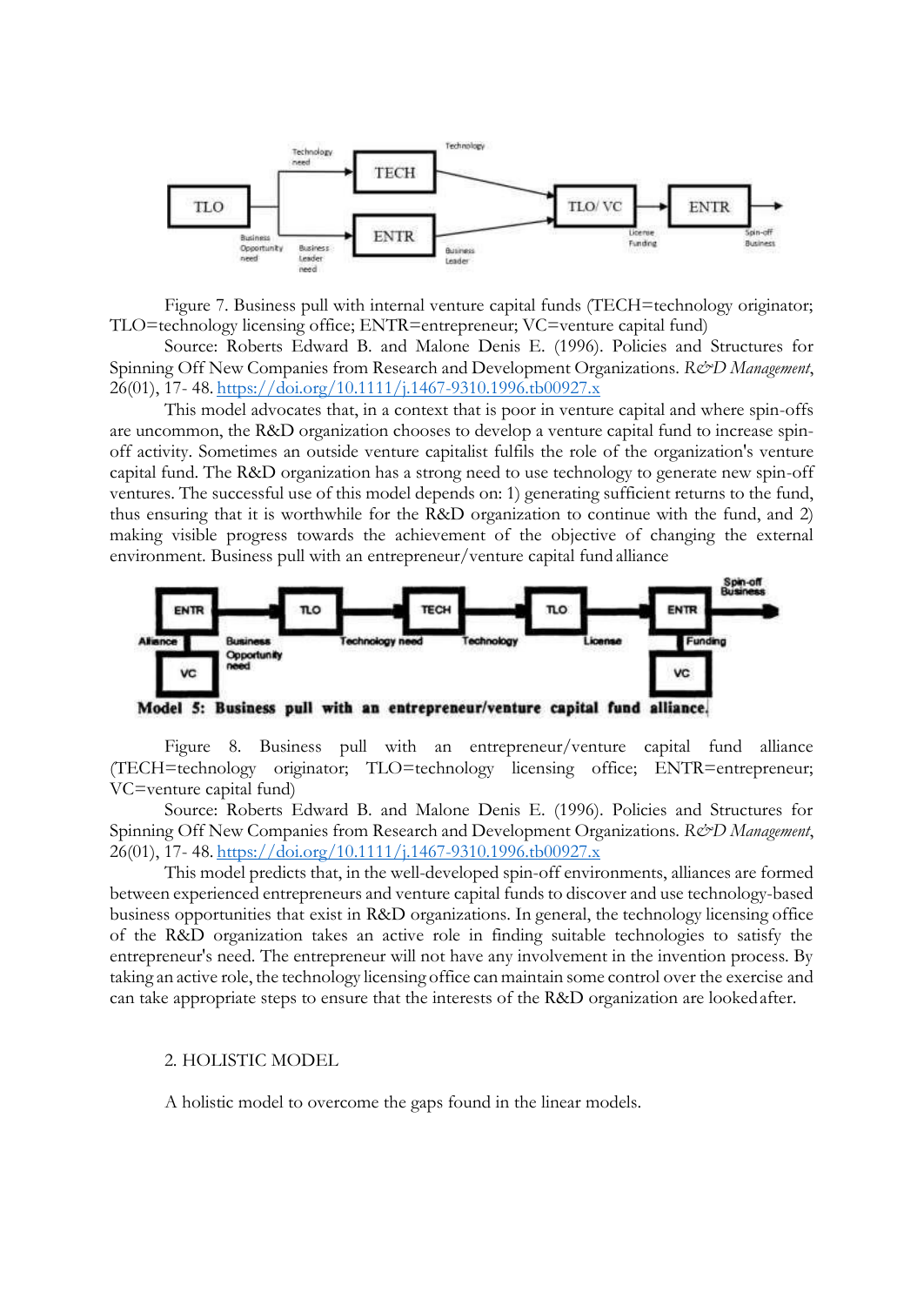

Source: Pinaki Nandan Pattnaik and Satyendra C. Pandey (2014). University Spinoffs: What, Why, and How?. *Technology Innovation Management Review*, 4(12): 44-50. <http://timreview.ca/article/857>

The holistic model comprises the following 4 stages, as illustrated in figure 9:

Stage 1 – Build the appropriate capabilities and competencies, which are fundamental determinants of creating market viable technology spinoffs.

Stage 2 – Check the reliability, validity and viability of the value proposal, no matter if it comes from fundamental or applied research.

Stage 3 – The nature of funding terms and conditions determine if the HEI or the innovator may or may not to file a patent over that knowledge.

Stage 4 – The role of a technology licensing office is to identify the potential to create commercially viable business opportunities, looking after financial returns to the inventor and university, job creation, and economic development.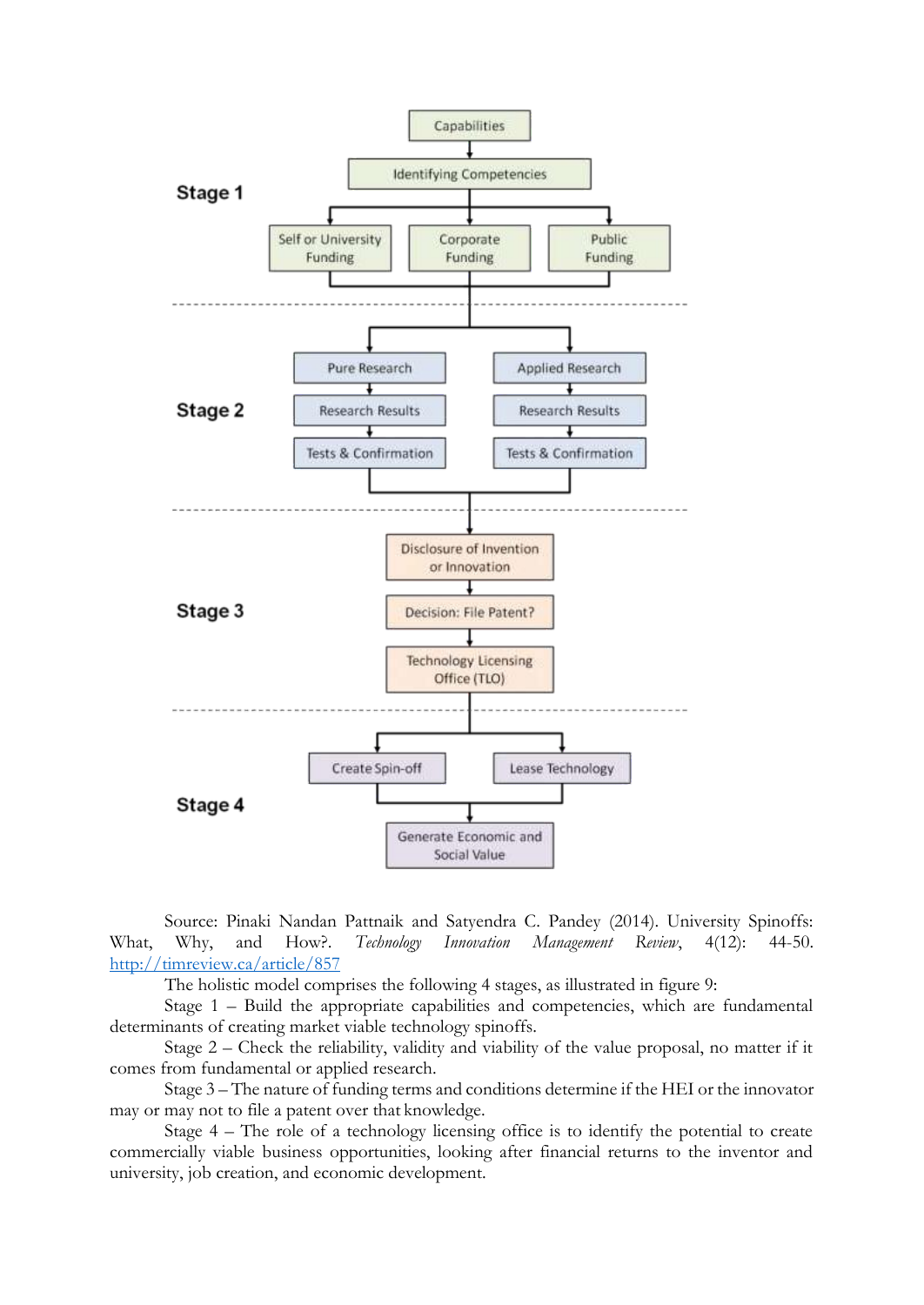### 3. EVOLUTION MODEL OF YENCKEN AND GILLIN

According to the evolution model of Yencken and Gillin, the interactions among entrepreneurship and external knowledge inputs determine the linearity of the spin-offs creation process, in an iterative and messy dynamics, as illustrated in figure 10. The upper circles depict the importance of entrepreneurial inputs and the access to it, while the lower triangles emphasize the required external knowledge inputs.



Figure 10. The development of spin-offs according to the evolution model of Yencken and Gillin

Source: Sven H. De Cleyn and Johan Braet (2010). The evolution of spin-off ventures: an integrated model. International Journal of Innovation and Technology Management, 7(01), 53- 70. https://doi.org/10.1142/S0219877010001829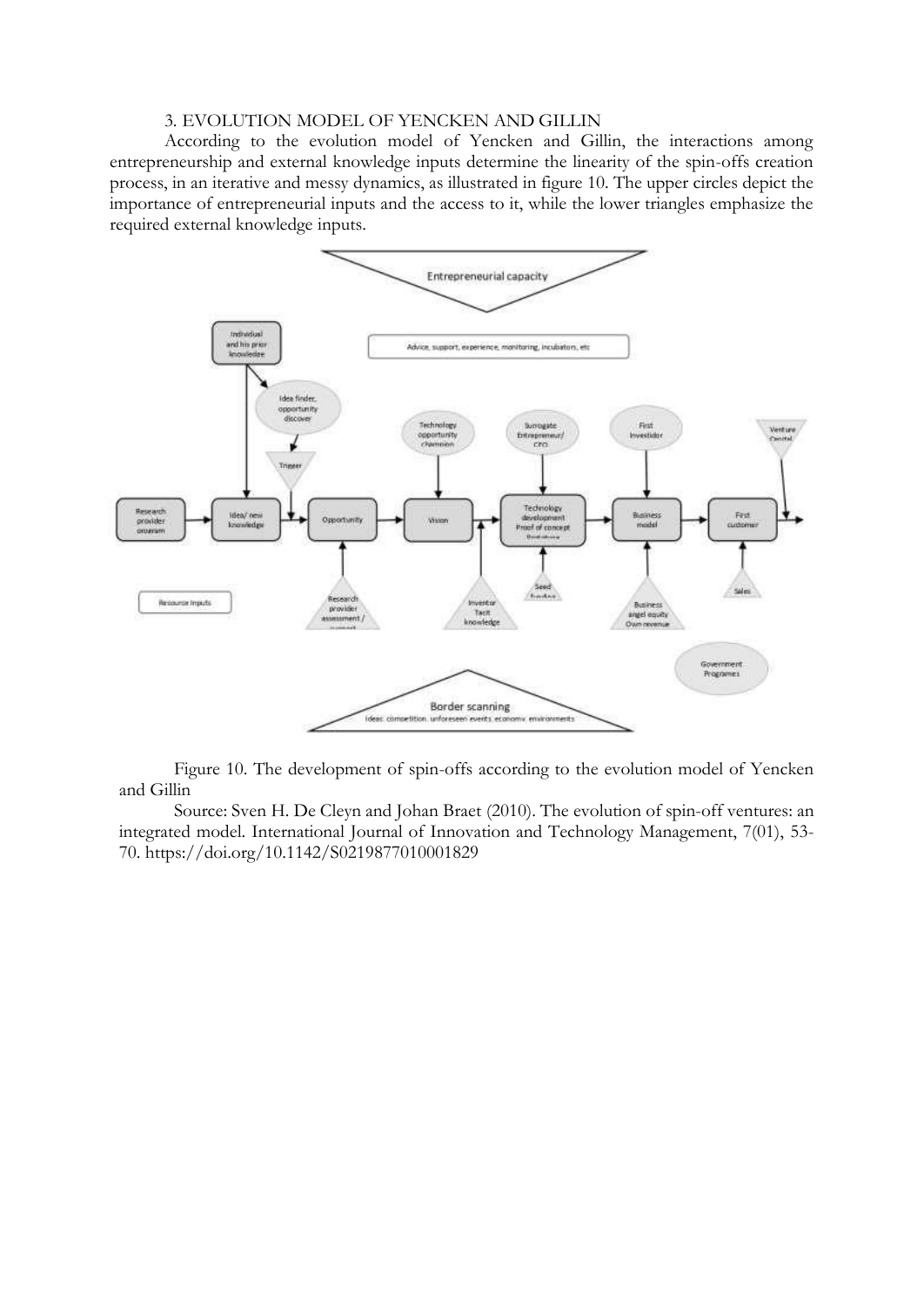### 4. INTEGRATED EVOLUTION MODEL



 $POP = Proof of Principle;  $POC = Proof of Concept;  $IDO = Initial Public Officer;$$$  $MBO/I =$  Management Buy-Out or Buy-In; M&A = Merger & Acquisition

Figure 11. Integrated evolution model of Braet and De Cleyn

Source: Sven H. De Cleyn and Johan Braet (2010). The evolution of spin-off ventures: an integrated model. International Journal of Innovation and Technology Management, 7(01), 53- 70. https://doi.org/10.1142/S0219877010001829

The integrated evolution model provides an entire framework that links both the business and financial evolution of a spin-off and to the content of the evolution of a venture, according to the following characteristics: i) the starting and end point of the different stages are dynamic; ii) the stages are represented as independent of each other, but each stage has interrelations with and feedback loops to the other stages; iii) the Initial Public Offering (IPO) or Merger and Acquisition (M&A) may not be seen as the end point of the evolution of an innovative idea; iv) the model discusses the situation for a single-product spin-off venture.

## **Understanding how and why universities support their USOs**

USOs are sometimes defined as all new firms exploiting university-generated intellectual property (Di Gregorio and Shane 2003), or more broadly as firms taking advantage of all types of university knowledge, including for example student start-ups (Mars et al. 2008). In this paper we take a more restrictive definition USOs as new ventures initiated within a university setting, based on technology derived from university research (Rasmussen and Borch 2010). We make this choice because for these kinds of ventures, the university context is important and the extent and type of venture creation is clearly influenced by university-level factors. Some university characteristics associated with USO formation are well established in the literature: spin-off activity relates to universities' intellectual eminence (Di Gregorio and Shane 2003), faculty quality (Powers and McDougall 2005), or scientific productivity (Van Looy et al. 2011). What is less clear is how such university-level factors lead to USOs' establishment and subsequent performance.

Much research on universities' entrepreneurial capability focuses on 'what' universities can do to support USOs (Bruneel et al. 2010; Rothaermel et al. 2007) at the expense of 'why' universities' might choose to use their scarce resources on supporting USOs at a time when they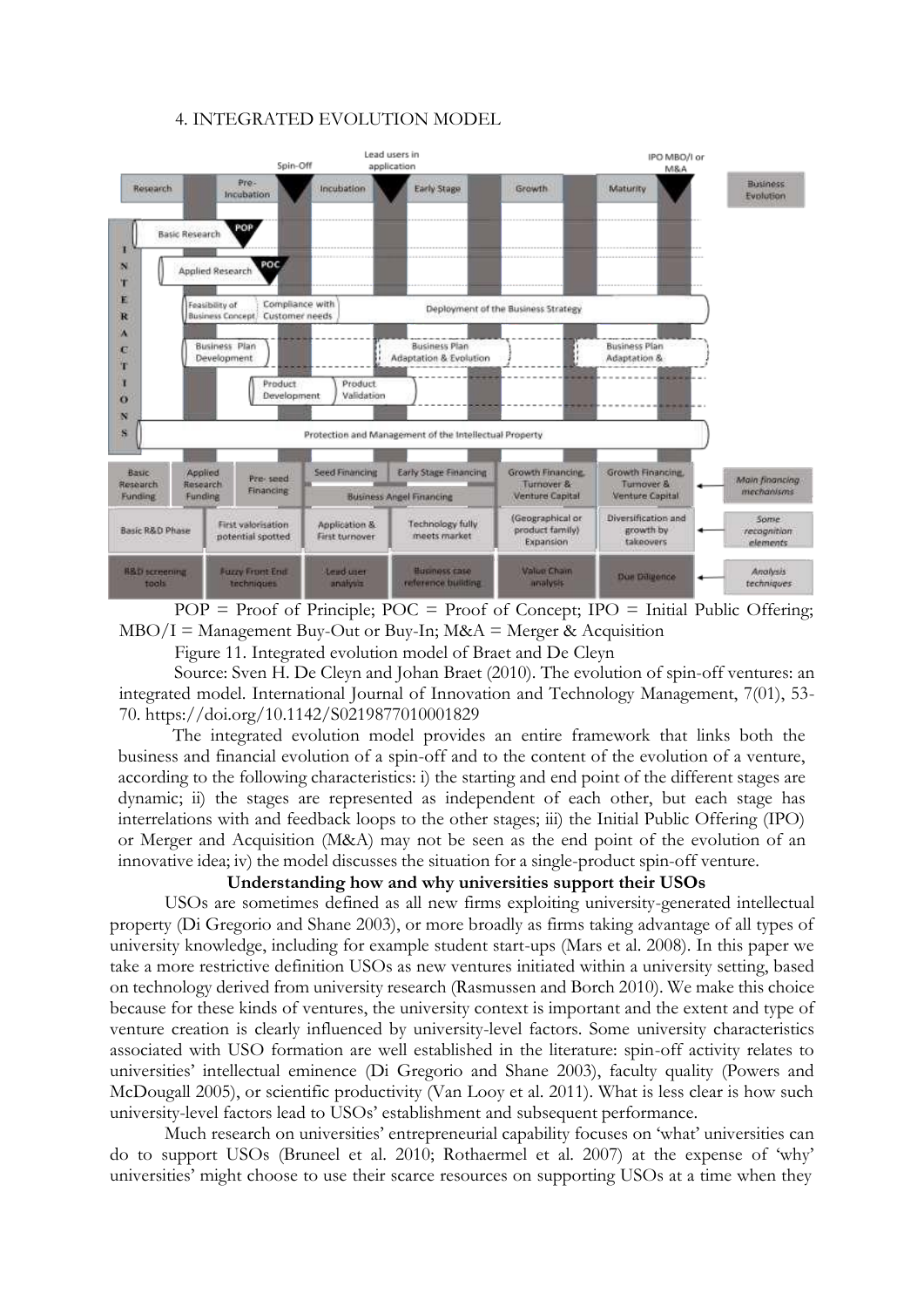are under many intense competing demands from outside (Ćulum et al. 2013; Damme 2009; Enders and Boer 2009; Jongbloed et al. 2008). University management literature (Clark 1998a; Powell and Dayson 2013) has been at best rather normative, describing supporting entrepreneurship and venturing as something that university leaders can insert into their institutions' organisational DNA. What is missing here is an understanding of how those support activities, which are often at the institutional periphery, fit within university's institutional architectures (Vorley and Nelles 2012). Better understanding what universities can do therefore needs to be better rooted in an understanding of why universities might support USOs given the competing pressures they face. We do this by firstly looking at how the university can realistically support new ventures as seen from the USO's perspective. Next, we look at university decision-making approaches, conceptualised through a stakeholder approach, and then identify four areas by which these various support activities might become more salient to universities, who then in turn may make them more central to their core institutional missions.

Universities are traditionally not set up to serve the needs of new ventures. The venture creation process is highly complex involving a range of different actors. Recent conceptualization show that universities may support their USOs in gaining three kinds of critical entrepreneurial competencies (Rasmussen et al. 2014; Rasmussen and Wright 2015):

1) developing a viable business opportunity (opportunity development)

2) involving and supporting individuals that provide meaning and energy to the entrepreneurial process (championing)

3) accessing resources necessary to develop the new venture (resource leveraging)

With entrepreneurial competencies consisting of these three elements, university capability can be defined in terms of what universities do to imbue USOs with those competencies.

Firstly, USO founders' and managers' networks and experiences are usually more technologically oriented than market oriented: when exploring possible technology applications, USOs may limit their search to familiar knowledge areas or a few alternative uses (Zahra et al. 2007). Conversely, considering alternative applications more broadly and synoptically increases the chances of developing a high performing business. This ability to improve and alter the opportunity according to new insights can be regarded as an opportunity development competency (Rasmussen et al. 2011). This competency is dependent on high technology expertise combined with industry or market knowledge.

Universities may support USO's opportunity development actively or passively (Bozeman 1993; Coursey and Bozeman 1993). Active support may come through TTOs' activities aiming to actively place resources at USOs disposal (Auten et al. 1984; Bozeman and Landsbergen 1989; Di Gregorio and Shane 2003; O'Shea et al. 2005). Passive support involves making resources (more) freely available for firms to access including research, knowledge, demand for services, complementary firms and human capital (Benneworth 2007; Bozeman et al. 1986; Clark 1998b; Moray and Clarysse 2005; Rothaermel et al. 2007).

Secondly, the role of the local work environment is particularly important for USOs because these firms are usually developed by teams where several persons play an active championing role (Vanaelst et al. 2006). Potential entrepreneurs are discouraged where current local work environments are not actively entrepreneurial (Bercovitz and Feldman 2008). Hence, support from scientific colleagues, university managers, TTO staff, and people in the external network of the university is often critical, particular in early stages (Rasmussen et al. 2011). Few USOs start without significant involvement from the inventors or scientists behind the technology, the university environment can facilitate or hinder such involvement. Moreover, it is crucial for emerging USOs that new individuals with industry and business experience become involved as champions developing the venture. In early stages, the university environment may be an important catalyst for attracting champions with relevant expertise to join or support the venture. Universities may support championing both individually and institutionally (Rasmussen et al. 2011). Academics may champion ventures in which they have a shareholding, or seek to create future employers for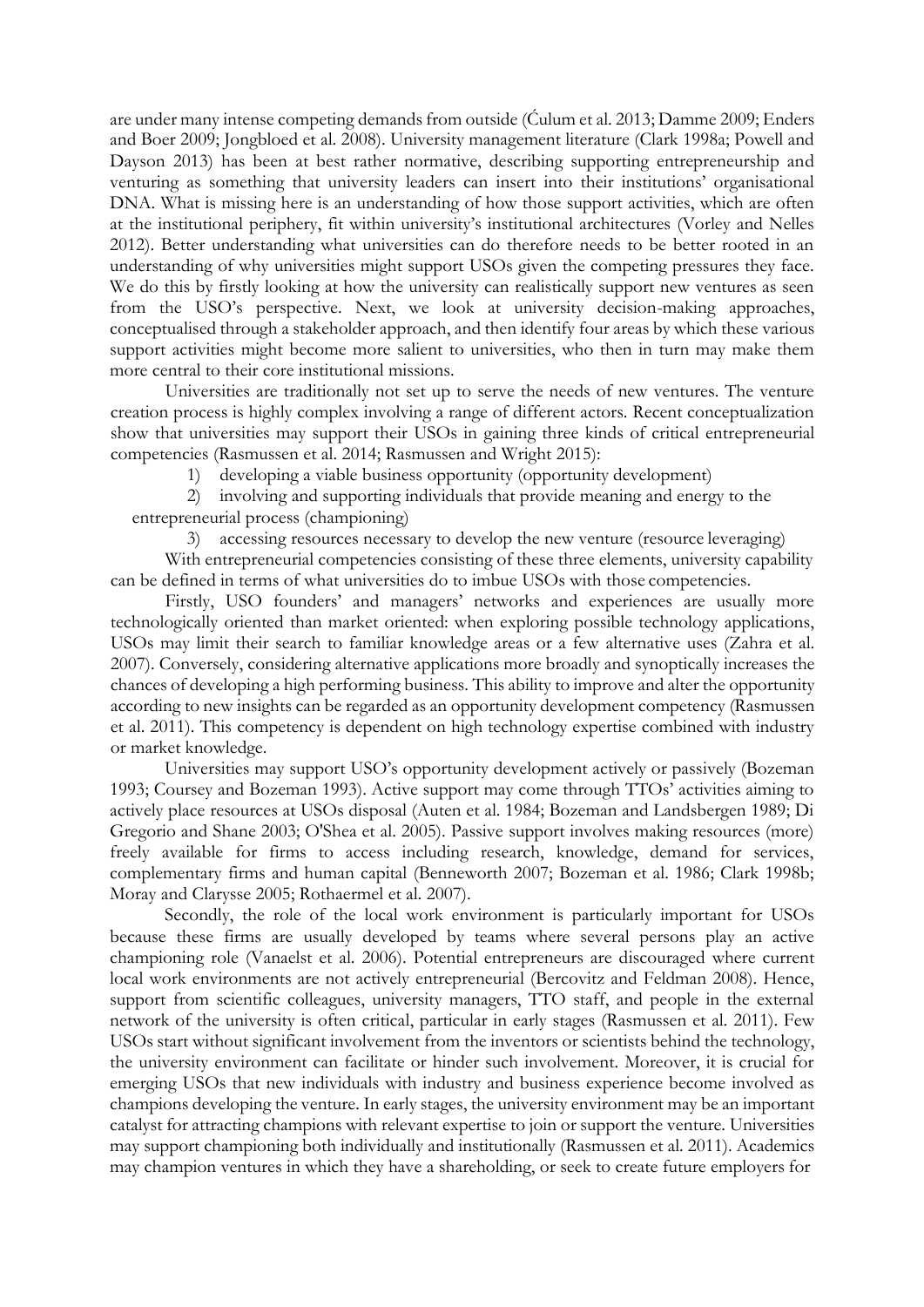their graduates, partners for research projects or customers for consultancy (D'Este and Perkmann 2011; Vestergaard 2007; Zomer et al. 2010).

Universities as institutions may enthusiastically encourage venturing and their own stakeholders to support USOs (Braun 2011).

Thirdly, creating a new business activity based on research is typically extremely resource demanding because of parallel needs for technological, market and organizational development along lengthy development paths. A key resource for early stage USOs is the university scientists behind the commercialised technology. Unsurprisingly many studies have confirmed that academics with access to more resources are more likely to form USOs (Landry et al. 2006). Several studies have emphasised the role of academics' social capital and networks (Murray 2004). Where new venture founders have relationships with venture investors they are most likely to receive venture funding and are less likely to fail (Shane and Stuart 2002). In addition to academic scientists' roles, the resource acquisition process is highly iterative involving many different actors with appropriate competencies (Rasmussen and Clausen 2012). Universities contribute to resource acquisition and leveraging, providing access to physical infrastructure and tangible resources such as laboratories, specific equipment, specific material (cell lines etc.) and even venture financing (Etzkowitz and Klofsten 2005). Universities may also provide intangible resources: directly recommending USOs to investors, formally acknowledging their USOs, or offering locations on a university-owned high-technology site, all of which may function as quality marks for potential stakeholder (Smith and Bagchi-Sen 2012).

Universities' wider networks may help USOs to access resources, for example directly organising events to sell into the university's strategic partners, or a cluster of industrial partner firms – with technology needs capable of providing sophisticated demands to USOs – on site (Benneworth and Hospers 2007a; Benneworth and Hospers 2007b).

Although universities can offer these capabilities to firms, there is no automatic reason why they would choose to support USOs. For all those areas, it is possible to think of reasons why universities might choose to support their USOs; opportunity development could potentially lead to discussions with businesses leading to applied or joint research projects. But it is likewise possible to think of reasons why universities might choose to avoid supporting USOs – recommending USOs to industrial partners could, if those USOs failed to perform, potentially undermine industrial partners' trust in the academics (Guerrero and Urbano 2012). We therefore contend that it is important to answer this question of why would universities choose to support their USOs to gain a more systematic understanding of university support for high technology entrepreneurship.

Universities are highly complex, loosely coupled organisations undertaking many kinds of activities and with a range of different missions, and therefore to understand universities' decisionmaking choices in terms of balancing competing interests and demands it is possible to use a stakeholder model (Amaral and Magalhaes 2002). Freeman (1984) defined an organisation's stakeholders as those with a stake in the outcome of an organisation's activity. This interest in outcome became important with the rising importance of new public management pioneered in many countries' higher education systems (Kickert 1995; Landsbergen et al. 1992). In this context, universities were formalised into managerial organisations, shifting autonomy towards managers to manage their resources to best achieve goals set by public actors (Fried 2006). For universities, this shift in managerial culture moved away from collective decision-making towards hierarchies in universities (Deem et al. 2007). Universities' stakeholders maybe internal as well as external, and Jongbloed et al. (2007) produce a comprehensive taxonomy of these stakeholder sets.

A stakeholder's importance to an actor is defined as 'salience', possession of attributes important to that actor (Mitchell et al. 1997). Mitchell et al. define salience as the consequence of three variables, power (coercive, utilitarian, and normative), legitimacy (individual, organisational, societal) and urgency (time sensitivity, mission criticality). With universities facing pressures from a variety of sources, as well as potential resistance internally, supporting USOs could be far from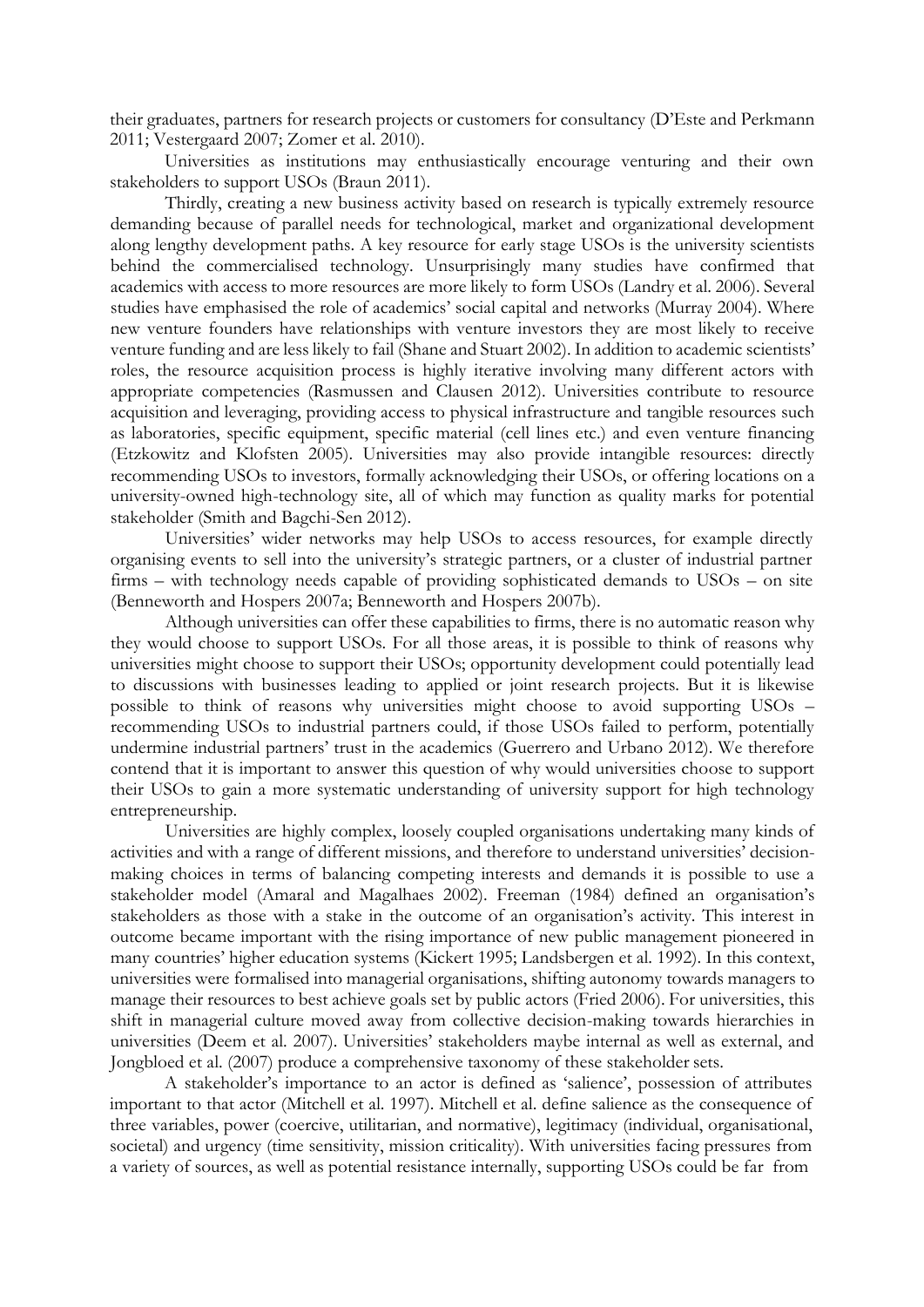universities' wider interests given that they are very demanding: with very few USOs ever covering the costs that universities incur in supporting them, they cannot expect to be seen as being important (Auerswald and Branscomb 2003; Dill 1995; Enders and Boer 2009). We conceptualise Bruneel et al. (2010)'s barriers between USOs and universities as manifestations of USOs' lack of salience to universities as stakeholders. When universities are faced with a decision over how to deal with USOs, the interests of the USO are easily overruled when they come into conflict with other interests.

Bjørkquist argues that networks of relationships between stakeholders can institutionalise what she calls 'stakeholder regimes' (Bjørkquist 2009). Pressure from more salient stakeholders in these regimes - such as government regulators and research funders can encourage universities to shift to become more supportive of USOs (Harrison and Leitch 2010). A variety of classes of stakeholder for the university (both internal and external) can be distinguished who influence the extent to which USOs are seen as important to the universities, or under the class "nice to have but not essential".

The university as an institution has many internal stakeholders with often different interests and aims, and held together through a mix of formal and informal arrangements (Powell and Dayson 2013). University leaders are able to take a strategic view on support for USOs, particularly when they can see that USOs bring resources into the university that strengthen core activities. USOs might also have strong voices in formal governance bodies, whether as members of governing bodies, or as entrepreneurship or technology transfer committees. University support units that are specifically responsible for supporting USOs are a main internal stakeholder for universities, although these are often peripheral within the university overall structure. Faculties and research institutes typically witness the more problematic side of USOs, taking people away from research, taking up space and researcher time, although benefits may come through contributing to teaching (e.g. through placements or guest lectures) and research (as users, coresearchers, funders). There are also structures that govern university business in areas seemingly unconcerned with USOs, but whose decisions affect the university interest in supporting USOs – if promotions committees see entrepreneurial activity as appropriate for tenure or promotion, then academics are less discouraged in supporting entrepreneurial activity.

External stakeholders are those outside the university who have a strong interest in the outcomes the universities produce, and who have resources that universities require that encourage universities to consider their views (Benneworth et al. 2011). There are firms who are already engaged with the university around technology transfer, shareholders in USOs or partner companies, licensing university technologies or investors in those companies. Innovation support agencies are also stakeholders, as USOs represent potential clients for them, whilst regional and national policy-makers can use USOs to demonstrate their innovation policies success. Research funders have in recent years become increasingly interested in demonstrating the societal addedvalue of research funding through entrepreneurship and USOs (Vincett 2010), whilst education ministries and university regulators may make supporting instruments (Rasmussen and Rice 2012), and facilitate or hinder universities' intellectual property strategies. Financiers and property developers can regard science parks and real estate developments as potentially profitable, whilst companies and services that provide USOs with services can benefit with increasing customer numbers.

USOs are extremely unlikely to be very strong stakeholders for universities (with the exception of the rare cases where they become highly profitable) (Benneworth, 2007). Individual support activities (e.g. entrepreneurship education programmes or start-up venture financing) may have an occasional outside supportive stakeholder (a funder). They are unable individually to be able to mobilise strong networks of stakeholders who can make the university more reactive to and supportive of USOs in their overall stakeholder regime. It is therefore necessary to consider how USO support activities may attract broad coalitions of support in the overall stakeholder regimes, considering not just single support activities but broader technology transfer 'service bundles'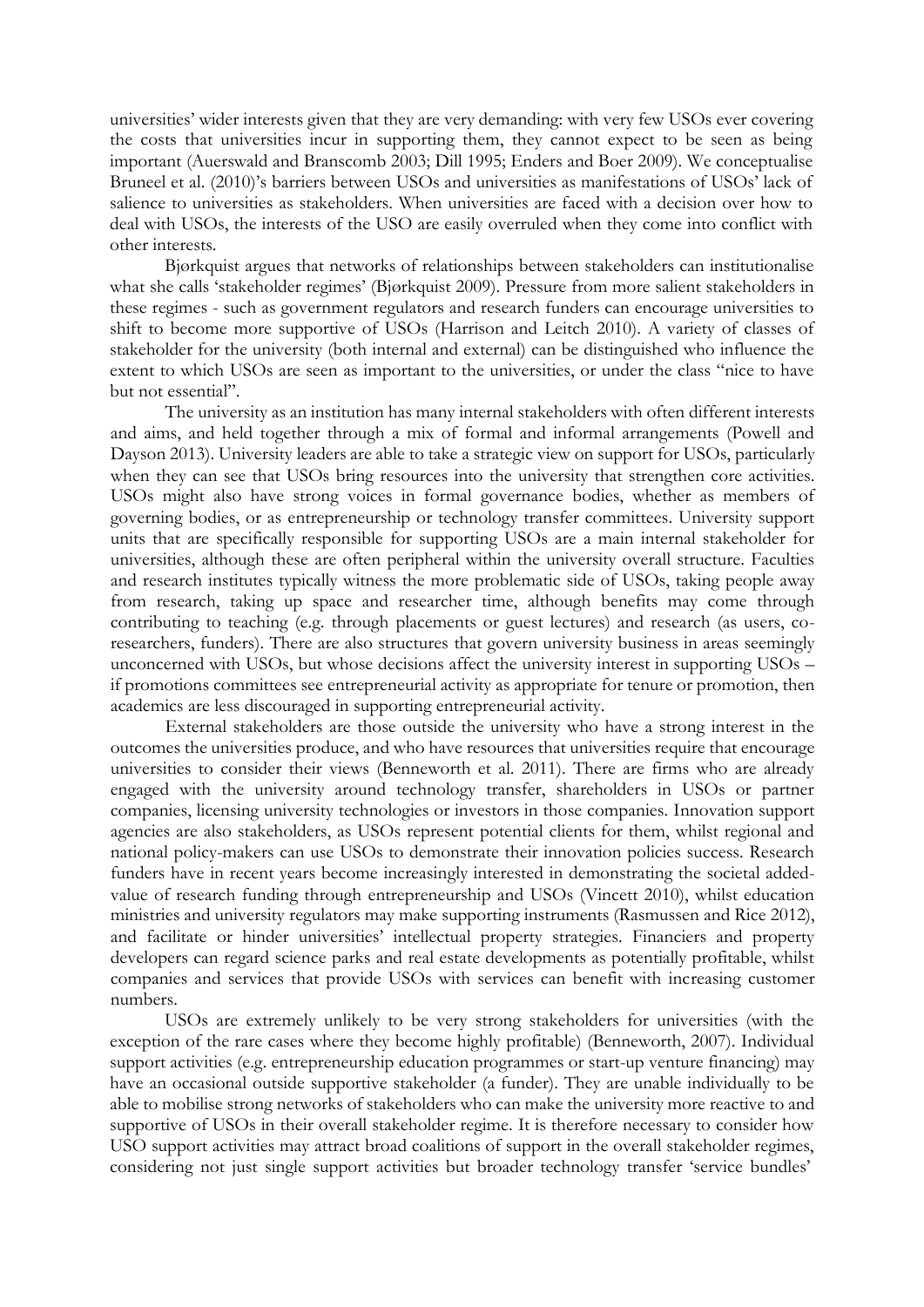(Benneworth et al. 2004; Crow and Bozeman 1987; Miles 2005). These bundles create activities which make resources available to USOs and support their competencies, are supported by powerful (salient) external university stakeholders, and are positively supported (or at least not too actively resisted) by internal stakeholders. Service bundles bring together diverse groups of stakeholders in supporting USOs and hence embodying the value of supporting USOs to the university, hence answering the "why?" question for university support for their USOs.

With service bundles we are here thinking of constellations of activities that are broader than individual projects, but provide coherent ecosystems within which individual projects, instruments or policy interventions add value to the USO competency. An example of this is where a science park becomes more than a physical real estate development project but also starts to function as a knowledge community precinct and thereby provides active incubation to hosted firms, facilitating USOs accessing entrepreneurial competencies (Benneworth and Ratinho 2014). This links firms and the university in different ways (physical, organisational, virtual, financial) and the university directly benefits in terms of its teaching, research and financial interests. This in turn creates a set of automatisms where USOs seeking help are given the benefit of the doubt – in effect the why question is pre-answered for them ("why wouldn't we help start-ups?").

We therefore argue that university capability to support USOs relates to "the capability to provide supportive ecosystems which support the development of USOs' entrepreneurial competencies in a way that also meets the needs of universities' internal and external stakeholders."

Service bundles are assembled in response to stakeholder pressures and therefore meet a wider set of stakeholder needs than just those of USOs. Service bundles must fit with internal stakeholders' needs, both fitting with the universities' own governance style as well as supporting core activities around teaching & research. Over the past years various approaches have been developed to illuminate universities' roles in regional development reflecting different underlying models (Goldstein, 2010; Uyarra, 2010). We here distinguish two models where universities have activities targeting regional economic development, namely the entrepreneurial university (EU) and the regional innovation system university (RISU) model. The EU model claims universities promote regional development comes through their patenting, licensing and academic spin-off activities. The RISU takes a broader perspective, by including "softer" forms of knowledge transfer relating not only to direct innovation activity, but also to improving the policy, intermediary and cultural innovation environment (Gunasekara, 2006; Lundvall, 2007; Trippl *et al.,* 2014).

To address our overall research question, we conceptualise university contributions to regional economic development as coming via "knowledge spillovers" (Benneworth & Charles, 2005; Drucker & Goldstein, 2007). Knowledge spillovers have localised dimensions, creating knowledge resources more easily accessed by physically proximate actors (Ponds *et al.*, 2010). Given that innovation is resource-constrained, ready availability locally of certain knowledge resources can enable innovation activities drawing on those resources, thereby stimulating knowledge based regional development. To date research on university structure and regional engagement has split between small-scale case studies of organisational forms (Healy *et al.*, 2014) alongside quantitative analyses of which kinds of universities produce regional outputs (Drucker & Goldstein, 2007). Few analyses have directly asked how does universities' underlying internal organisation creates localised spillover effects.

Implemented concept demonstrated that it is possible to break the barriers to entrepreneurship that the general environment raises. Additionally, the project team managed to create in a pilot form a structured framework that raises awareness, activates the necessary institutions and create the appropriate networks. However, this pilot project does not replace a consistent effort by the regional stakeholders to build al the required conditions that the supportive structures and operational environment require for developing a sustainable spin-off generator for the region. Our experience is that without all the supportive elements in place the positive results will be scattered and faded immediately after the project finishes. Such incentives should be used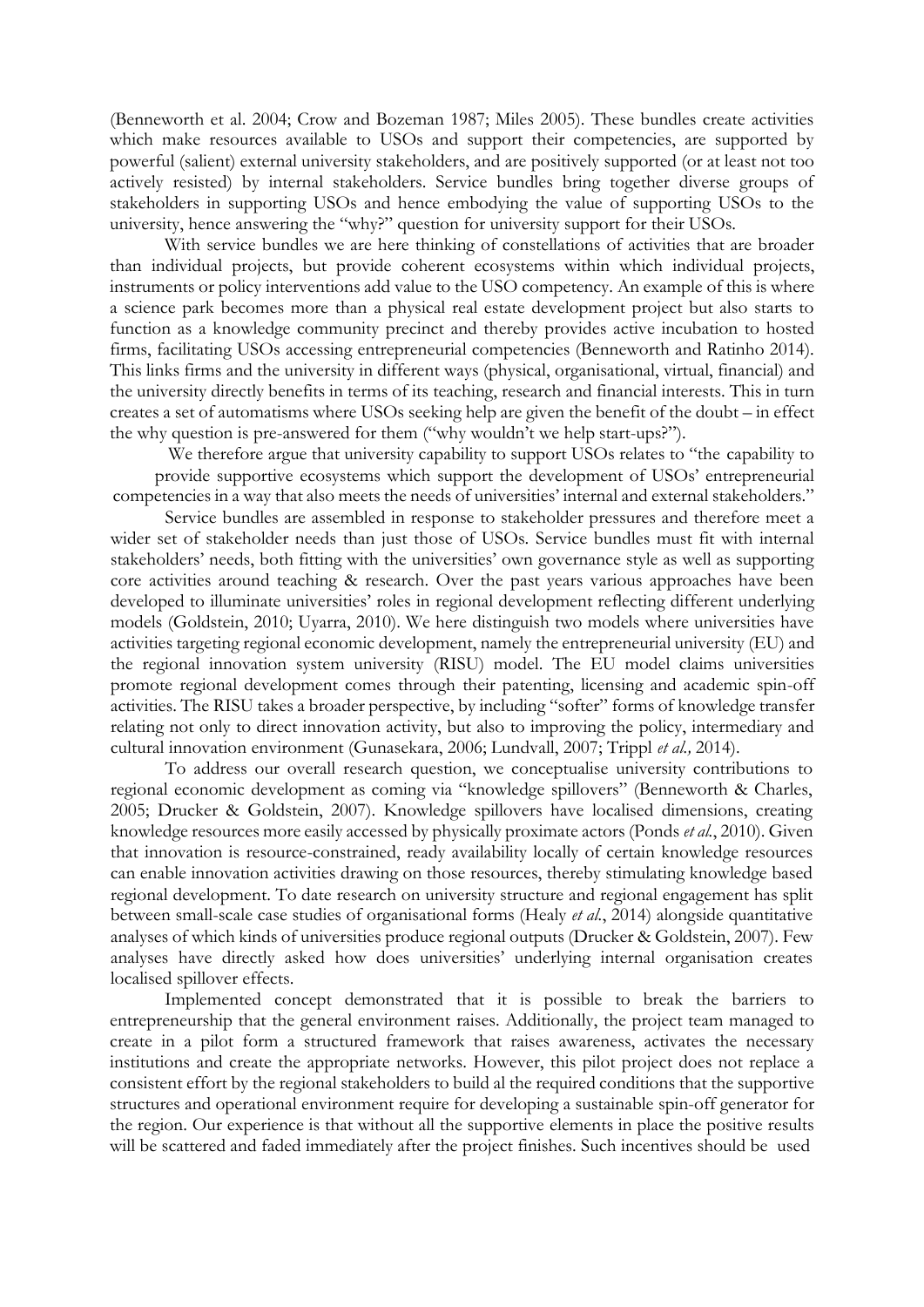by the regional stakeholders to 'buy time' in order to organise the structural elements of the framework and to use the initial results as examples convincing sceptical actors.

### **Conclusion**

Spinoffs are one of the rare yet significant engines of direct commercialization of university intellectual property. They are a valuable entity because of the various benefits they bring to universities and society at large; they are a source of local and national economic growth with the capability of providing significantly higher revenue to the universities than licensing (Bray and Lee 2000) as a result of equity partnerships between universities and spinoffs.

In this article, we first presented what university spinoff are by examining and synthesizing existing definitions. Second, we discussed why university spinoffs are needed in light of past scholarly work stating their economic and social benefits. Finally, we examined how university spinoffs are created by reviewing three existing models of university spinoff creation and then proposing a more comprehensive multistage model based on the gaps we identified in the existing models.

The focus of this study was to develop a wider understanding of university spinoffs for those who are interested in knowing about and researching academic entrepreneurship. The multistage model of university spinoffs proposed in this study can be used by scholars in the area of academic entrepreneurship to build case studies and do phenomenological studies. These studies can be undertaken in universities that promote spinoffs to identify variations in the capabilities, funding, and licensing of spinoffs. Statistical generalizations can be possible in future studies that take into account causal relationships between identified competencies, attempts to patent the invention or innovation, spinoffs created, and economic value generated in large-scale survey-based studies. However, care should be taken by researchers doing such studies because bi-causality can be an inherent characteristic of this kind of data, where more than one variable can influence or cause change in another variable.

6. Vohora, A., Wright, M., & Lockett, A. 2004. Critical Junctures in the Development of University High-Tech Spinout Companies. Research Policy, 33(1): 147–175. [http://dx.doi.org/10.1016/S0048-7333\(03\)00107-0](http://dx.doi.org/10.1016/S0048-7333(03)00107-0)

7. Lerner, J. 2004. The University and the Start-Up: Lessons from the Past Two Decades. The Journal of Technology Transfer, 30(1-2): 49–56. <http://dx.doi.org/10.1007/s10961-004-4357-8><br>8. Wilson, K. (2008), Entrepreneurship Educ

Bibliographic references

<sup>1.</sup> Walter, S.G., Parboteeah, K.P., & Walter, A. (2013). University Departments and Self–Employment Intentions of Business Students: A Cross–Level Analysis. *Entrepreneurship Theory and Practice*, *37*(2), 175-200.

<sup>2.</sup> Rasmussen, E., & Borch, O.J. (2010). University capabilities in facilitating entrepreneurship: A longitudinal study of spin-off ventures at mid-range universities. *Research Policy*, *39*(5), 602-612.

<sup>3.</sup> Cohen, W. M., Florida, R., Randazzese, L., & Walsh, J. 1998. Industry and the Academy: Uneasy Partners in the Cause of Technological Advance. In R. G. Noll (Ed.), Challenges to Research Universities: 171-199. Washington, DC: The Brookings Institution.

<sup>4.</sup> Hague, D., & Oakley, K. 2000. Spin-Offs and Start-Ups in UK Universities. London: Committee of Vice-Chancellors and Principals of the Universities of the United Kingdom.

<sup>5.</sup> Branscomb, L. M., Kodama, F., & Florida, R. L. (Eds.). 1999. Industrializing Knowledge: University-Industry Linkages in Japan and the United States. Cambridge, MA: MIT Press.

<sup>8.</sup> Wilson, K. (2008) "Entrepreneurship Education in Europe" in J. Potter, *Entrepreneurship and Higher Education*, (ed.) (2008), Entrepreneurship and Higher Education, OECD, Paris.<br>9. Clarvsse, B., Tartari, V., & Salter, A. (2011).

<sup>9.</sup> Clarysse, B., Tartari, V., & Salter, A. (2011). The impact of entrepreneurial capacity, experience and organizational support on academic entrepreneurship. *Research policy*, *40*(8), 1084-1093.

<sup>10.</sup> Di Gregorio, D., & Shane, S. (2003). Why do some universities generate more start-ups than others? *Research Policy*, *32*(2), 209-227.

<sup>11.</sup> Boh, W.F., De-Haan, U., & Strom, R. (2016). University technology transfer through entrepreneurship: faculty and students in spinoffs.

*The Journal of Technology Transfer*, *41*(4), 661-669.

<sup>12.</sup> Pirnay, F., Surlemont, B., & Nlemvo, F. 2003. Toward a Typology of University Spin-Offs. Small Business Economics, 21(4): 355–369. http://dx.doi.org/10.1023/A:1026167105153<br>13. Lowe, R. A. 2002. Invention, Inno

Lowe, R. A. 2002. Invention, Innovation, and Entrepreneurship: The Commercialization of University Research by Inventor-Founded Firms. Doctoral dissertation, University of California, Berkeley.

<sup>14.</sup> Shane, S. A. 2004. Academic Entrepreneurship: University Spinoff

<sup>15.</sup> Etzkowitz, H. 2003. Research Groups As 'Quasi-Firms': The Invention of the Entrepreneurial University. Research Policy, 32(1): 109– 121. [http://dx.doi.org/10.1016/S0048-7333\(02\)00009-4](http://dx.doi.org/10.1016/S0048-7333(02)00009-4)

<sup>16.</sup> Hindle, K., & Yencken, J. 2004. Public Research Commercialisation, Entrepreneurship and New Technology Based Firms: An Integrated Model. Technovation, 24(10): 793–803. [http://dx.doi.org/10.1016/S0166-4972\(03\)00023-3](http://dx.doi.org/10.1016/S0166-4972(03)00023-3)

<sup>17.</sup> Geuna, A., & Nesta, L. J. 2006. University Patenting and Its Effects on Academic Research: The Emerging European Evidence. Research Policy, 35(6): 790-807. http://dx.doi.org/10.1016/j.respol.2006.04.005 35(6): 790–807. <http://dx.doi.org/10.1016/j.respol.2006.04.005>

<sup>18.</sup> Jones, R. F., & Gold, J. S. 2001. The Present and Future of Appointment, Tenure, and Compensation Policies for Medical School Clinical Faculty. Academic Medicine, 76(10): 993–1004. <http://www.ncbi.nlm.nih.gov/pubmed/11597838>

<sup>19.</sup> Powell, W. W., & Owen-Smith, J. 1998. Universities and the Market for Intellectual Property in the Life Sciences. Journal of Policy Analysis and Management, 17(2): 253–277. http://dx.doi.org/10.1002/(SICI)1520-6688(199821)17:23.0.CO;2-G

<sup>20.</sup> Ndonzuau, F. N., Pirnay, F., & Surlemont, B. 2002. A Stage Model of Academic Spin-Off Creation. Technovation, 22(5): 281–289.